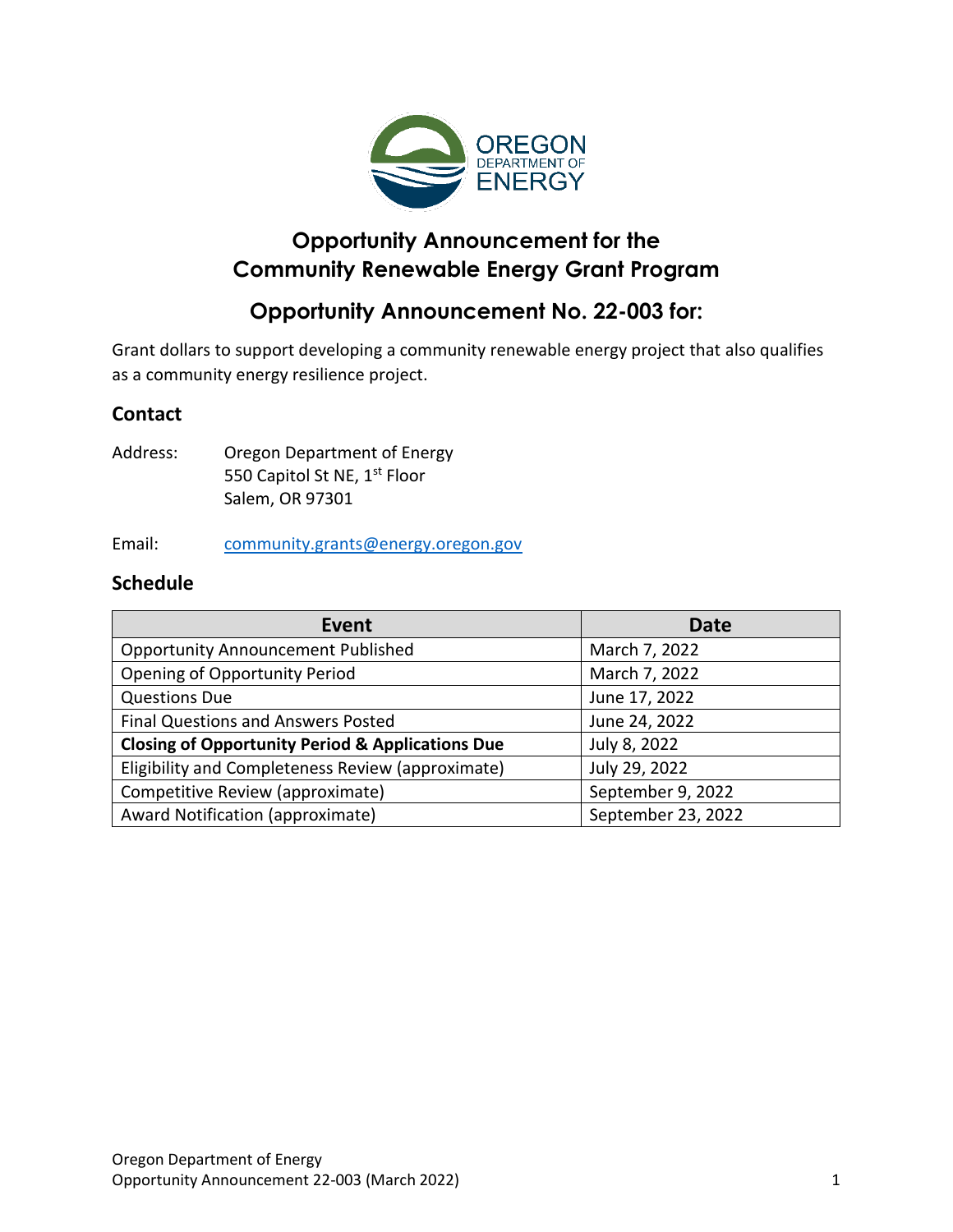# **Contents**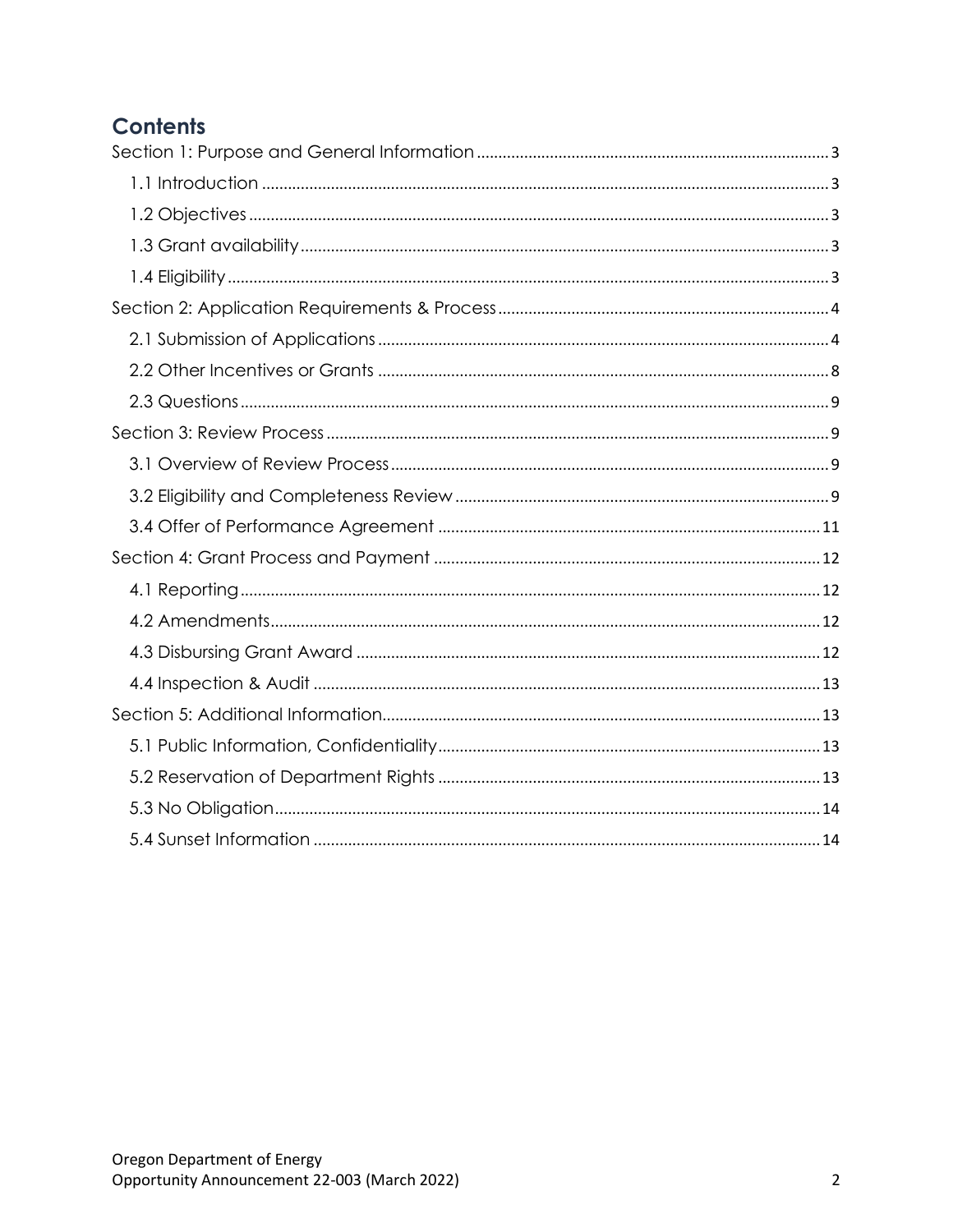# <span id="page-2-0"></span>**Section 1: Purpose and General Information**

### <span id="page-2-1"></span>**1.1 Introduction**

The purpose of this Community Renewable Energy Grant Program opportunity announcement is to create an application, competitive review, and grant award process that follows the requirements of the legislation and rules under which the Community Renewable Energy Grant Program is administered to determine which projects will receive grant funding.

### <span id="page-2-2"></span>**1.2 Objectives**

The Community Renewable Energy Grant Program provides grants to:

- Support offsetting the cost of planning and developing community renewable energy projects;
- Make community renewable energy projects economically feasible for qualifying communities;
- Promote small-scale renewable energy projects; and
- Provide direct benefits to communities across this state in the form of increased community energy resilience, local jobs, economic development, or direct energy cost savings to families and small businesses.

This opportunity announcement aims to support developing a community renewable energy project that also qualifies as a community energy resilience project.

#### <span id="page-2-3"></span>**1.3 Grant availability**

The Department has \$12,000,000 in grant funds available for four open Community Renewable Energy Grant Program opportunity announcements. A minimum of 50 percent of these funds are reserved for projects that qualify as a community energy resilience project, and a minimum of 50 percent is reserved for community renewable energy projects that primarily serve a qualifying community.

The maximum grant available for developing a community renewable energy project, whether it qualifies as a community energy resilience project or not, is \$1,000,000. If the grant is for a community energy resilience project the grant may be used to cover up to 100 percent of the total costs associated with the project.

#### <span id="page-2-4"></span>**1.4 Eligibility**

An applicant must be one of Oregon's federally recognized Native American Tribes, a public body, or a consumer-owned utility. See ORS 174.109 for [a definition of public body.](https://www.oregonlegislature.gov/bills_laws/ors/ors174.html#:~:text=174.109%20%E2%80%9CPublic%20body%E2%80%9D%20defined.%20Subject%20to%20ORS%20174.108%2C%20as%20used%20in%20the%20statutes%20of%20this%20state%20%E2%80%9Cpublic%20body%E2%80%9D%20means%20state%20government%20bodies%2C%20local%20government%20bodies%20and%20special%20government%20bodies.%20%5B2001%20c.74%20%C2%A72%5D) An applicant may partner with a federally recognized Native American Tribe, public body, nonprofit entity, private business with a business site in Oregon, or owner of rental property in Oregon.

Eligible community energy resilience projects must utilize one or more renewable energy systems to support the energy resilience of structures or facilities that are essential to the public welfare. Eligible renewable energy system technologies include: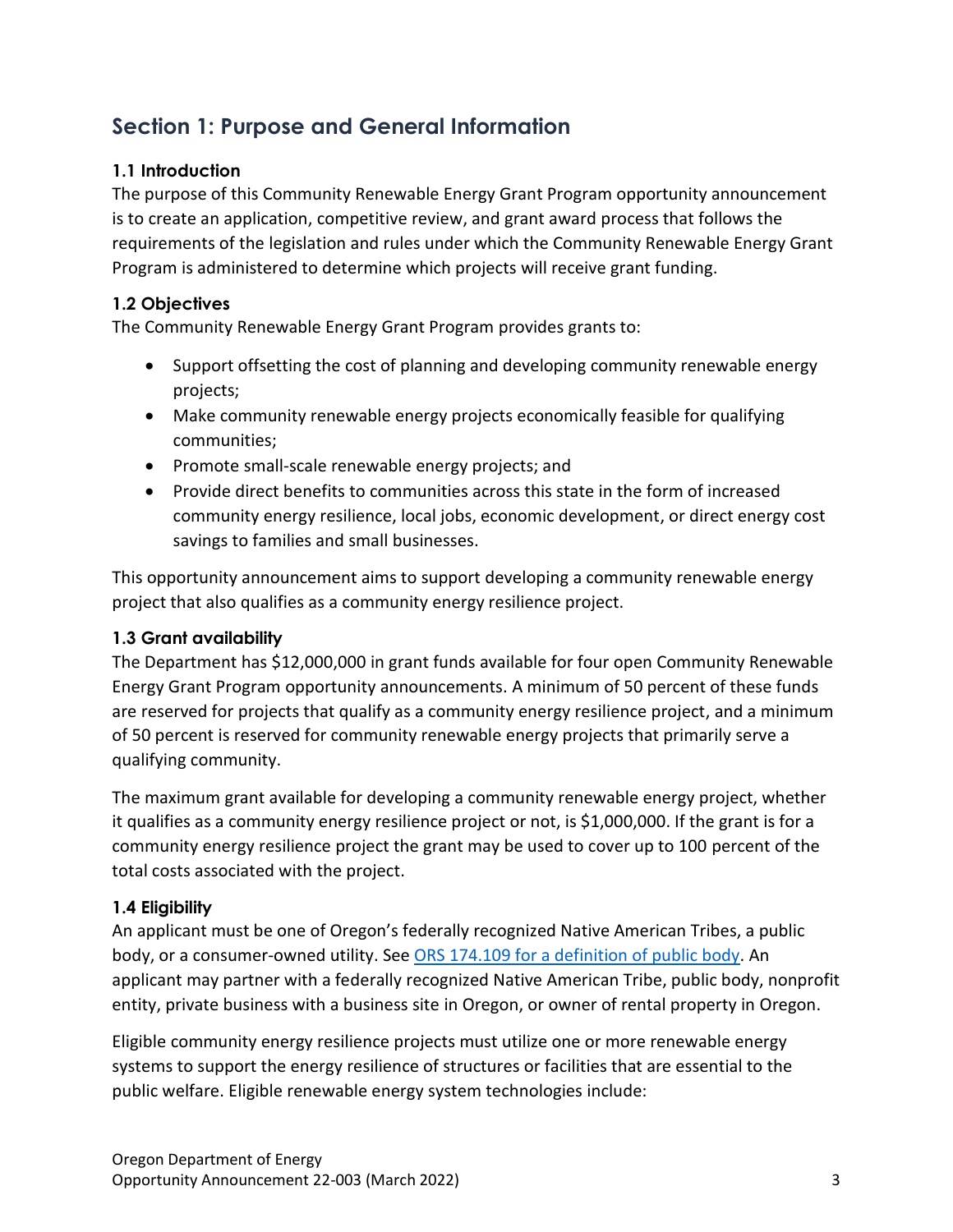- Energy generation:
	- o Biomass
	- o Solar
	- o Geothermal
	- o Hydroelectric
	- o Wind
	- o Landfill gas
	- o Biogas
	- o Wave
	- o Ocean thermal energy technology
- Energy storage
- Microgrid technologies
- Electric vehicle charging

A new energy storage system, microgrid technology, or electric vehicle charging station must be paired with an existing or newly-constructed renewable energy generation system.

Other eligibility requirements for a grant to develop a community renewable energy project include:

- The project must be located in, and benefit, a community in Oregon and not be located in a city with a population of 500,000 or more.
- The project must provide a direct benefit to a community in the form of increased community energy resilience, local jobs, economic development, or direct energy costs savings to families and small businesses.
- The project must not exceed 20 MW of nameplate capacity, if the project is for generating renewable energy.
- The project must operate for at least five years.
- The applicant must meet all the application requirements detailed in Section 2 of this opportunity announcement.

Costs eligible to be covered by a Community Renewable Energy Grant project development grant are detailed in [OAR 330-250-0100.](https://secure.sos.state.or.us/oard/viewSingleRule.action?ruleVrsnRsn=286912)

# <span id="page-3-0"></span>**Section 2: Application Requirements & Process**

# <span id="page-3-1"></span>**2.1 Submission of Applications**

Applications must be submitted through the Department's [online application portal](https://odoe.powerappsportals.us/en-US/crephome) with all the requested information. Access to the application portal, and associated materials are available on the [Oregon Department of Energy website.](https://www.oregon.gov/energy/Incentives/Pages/CREP.aspx)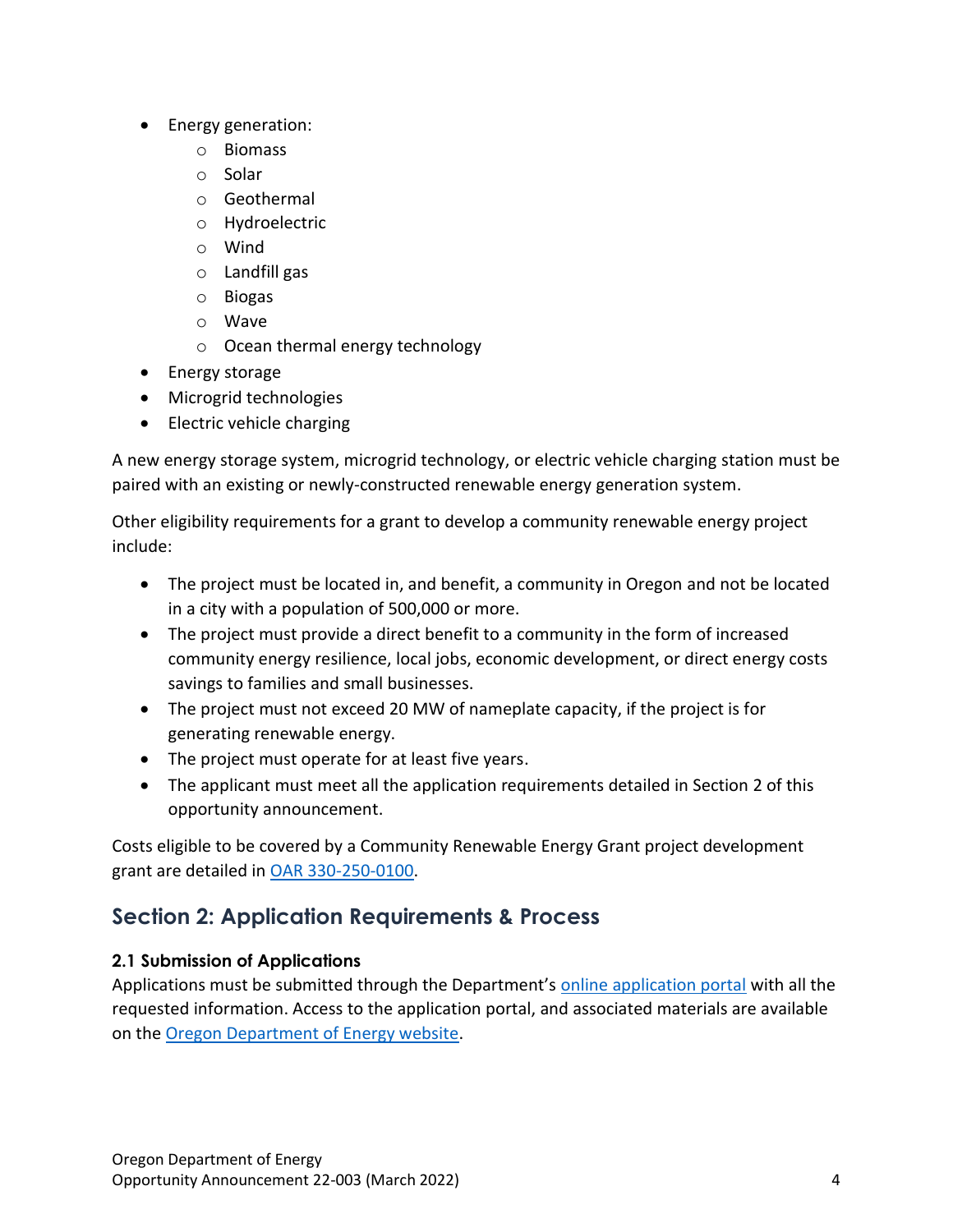Applications that are submitted improperly or are incomplete may be rejected. The Department must receive applications no later than the due date on the cover of this opportunity announcement.

On the application form, the applicant must list a person as the point of contact for the application. The Department will contact this designated responsible party with technical questions; it is the job of the designated point of contact to coordinate and submit responses to the Department.

A complete development grant application includes, at a minimum:

- (1) An application form with all required information completed.
- (2) Applicant eligibility information and contact details.
- (3) Information about any partner organizations and their roles, including:
	- (a) For any partner that is a private business, documentation that the partner has a business site located in Oregon.
	- (b) For any partner that is an owner of rental property, documentation that the partner owns rental property located in Oregon.
- (4) The following supplemental documents:
	- (a) Written authorization from the applicant's governing body allowing submission of the application.
	- (b) For any partner that is a public body, written authorization from the partner's governing body allowing submission of the application.
	- (c) Evidence the application has been drafted in consultation with regional stakeholders for the purpose of ensuring feasibility. This must include a description of the applicant's consultation with regional stakeholders and community groups, and any additional community engagement process as part of developing the project development grant application.
	- (d) Evidence the application has been drafted in consultation with electric utilities that have customers in the communities covered by the community renewable energy project, for the purpose of ensuring feasibility. This may include a high-level assessment of the impacts of the proposed project on existing utility infrastructure and the estimated costs for interconnection of the proposed project. Evidence may include:
		- (A) A letter confirming consultation from the electric utility serving the communities covered by a community renewable energy project.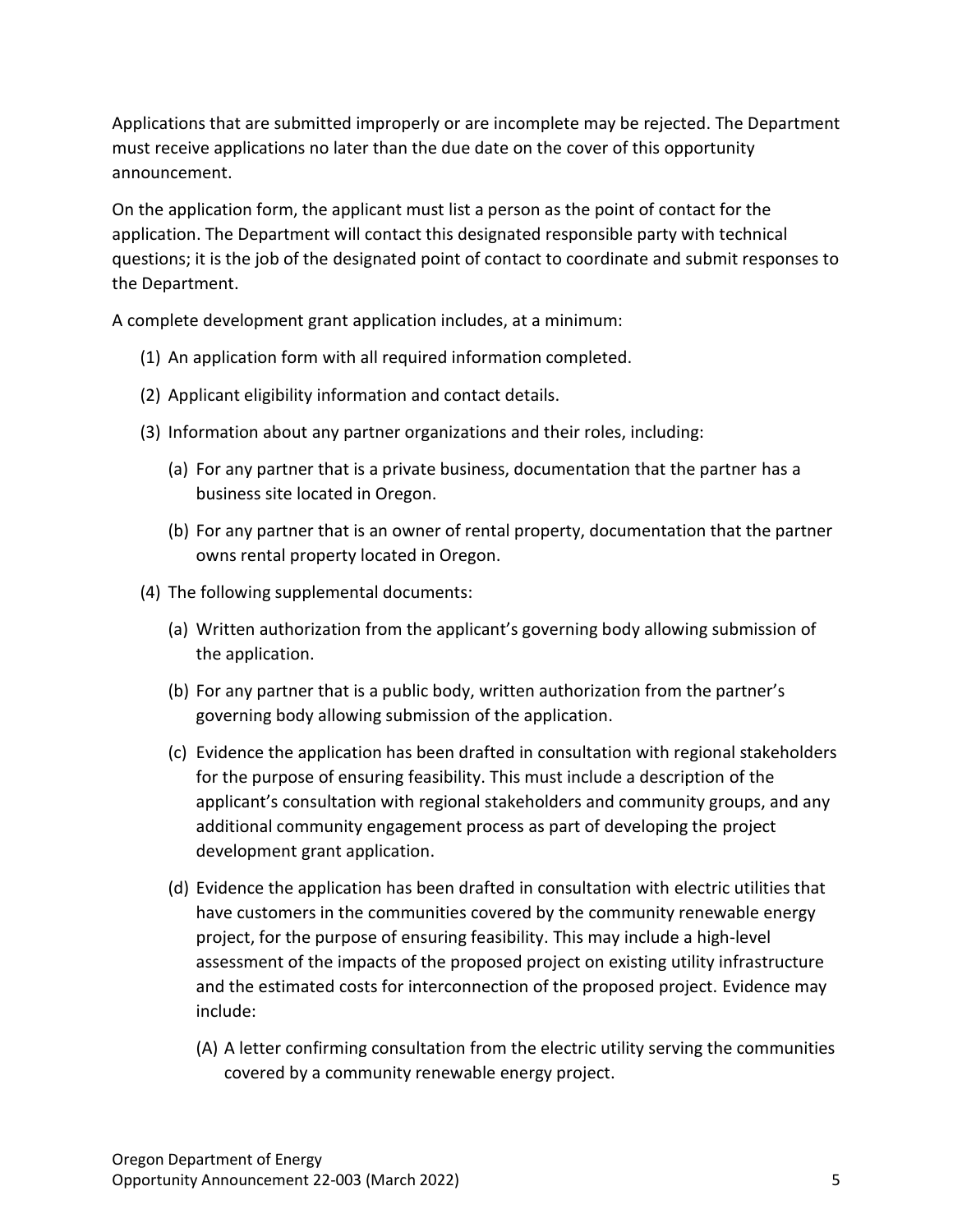- (B) Utility interconnection application or interconnection agreement.
- (e) A statement of how the applicant will comply with applicable state and local laws and regulations, and that states the applicant will notify the appropriate agencies and obtain the required licenses and permits.
- (5) A description of the project including:
	- (a) Clear overall project description that includes the project design, the equipment proposed to be used in the project, any engineering studies or calculations already done, status of the utility consultation, and planning already done.
	- (b) A description of the project location including details of its location in Oregon and not in a city with a population of 500,000 or more. An assessment of the suitability of the site, and the degree to which the applicant has secured site control.
	- (c) If the project is for generating renewable energy, include information on:
		- (A) The equipment technical specifications, including manufacturer's information and warranties for the selected technology, and all other major project equipment. Including information that demonstrates the system will operate for at least five years.
		- (B) The nameplate capacity (KW).
		- (C) The projected amount of net energy the project will generate, in KWh per year.
		- (D) A renewable resource assessment demonstrating adequate renewable resource availability for the proposed system operations. The resource assessment must describe the type of resource available, explain how the applicant evaluated and estimated the resource availability, and how the system will ensure access to the resource.
	- (d) If the project is for energy storage, include information on:
		- (A) The equipment technical specifications, including manufacturer's information and warranties for the selected technology, and all other major project equipment. Include information that demonstrates the system will operate for at least five years.
		- (B) Nameplate power capacity in KW.
		- (C) The projected amount of net energy the project will supply, in KWh per year.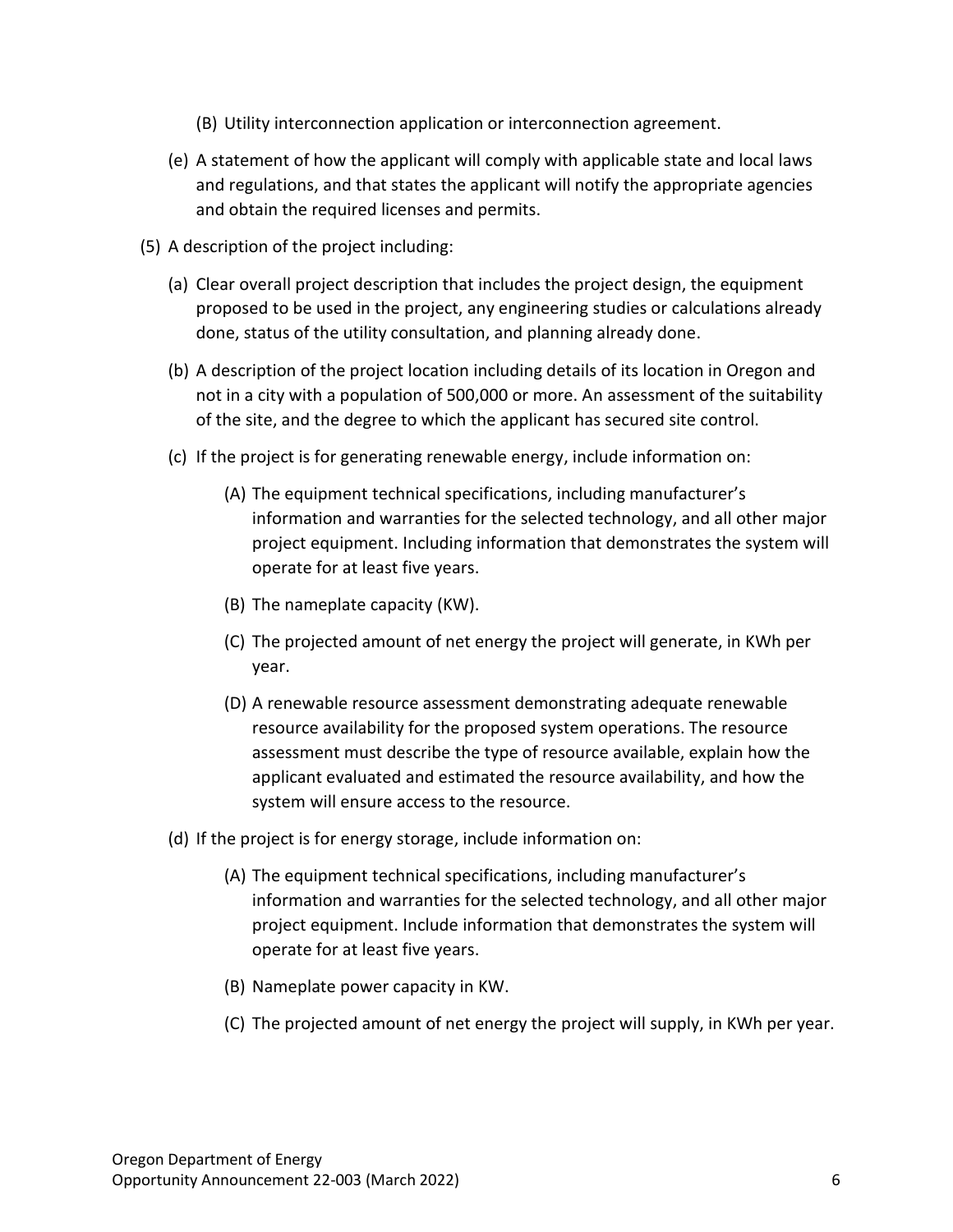- (D) Proposed operational use cases for the energy storage project, including emergency backup power, providing grid services, demand reduction, arbitrage, or any other planned uses.
- (e) If the community renewable energy project will add capacity to or be paired with an existing renewable energy system, for example pairing energy storage and/or microgrid enabling technologies with an existing solar photovoltaic array, the applicant must include a description of the existing renewable energy system.
- (6) A project management plan that contains:
	- (a) List of project team members, their roles and lines of authority, and experience with similar projects.
	- (b) A detailed construction plan and project schedule with major milestones including the target operational date of the system. The schedule must show construction beginning within 12 months of execution of the performance agreement and will be completed within 36 months of execution of the performance agreement.
	- (c) A description of how the applicant will manage planning, construction, and system start-up. Include a commissioning plan if developed.
	- (d) A detailed description of the project operations plan post construction that demonstrates the project will operate as represented for at least five years, and for the life of the project. The applicant should show how the project will be operated, the estimated costs, how maintenance and operations will be adequately funded, and that there will be sufficient experienced personnel to operate the plant.
	- (e) Information on the number and types of jobs directly connected to the awarding of the grant that will be:
		- (A) Created by the project; and
		- (B) Sustained throughout construction and operation of the project.
- (7) A detailed description of the community benefit and equity considerations, or other documentation of the extent to which the community renewable energy project would be located in and/or will serve one or more [qualifying communities.](https://www.oregonlegislature.gov/bills_laws/ors/ors470.html#:~:text=(9)%20%E2%80%9CQualifying%20community%E2%80%9D%20means%20a%20community%20that%20qualifies%20as%20an%20environmental%20justice%20community%20as%20defined%20in%20section%201%20of%20this%202021%20Act%20%5B469A.400%5D.) This should include a description of the location, the communities served, and the community benefits. It could also include, but is not limited to:
	- (a) A description of qualifying communities involved in project development and operations, and the extent to which they are represented in project leadership.
	- (b) A description of any partnerships with qualifying communities.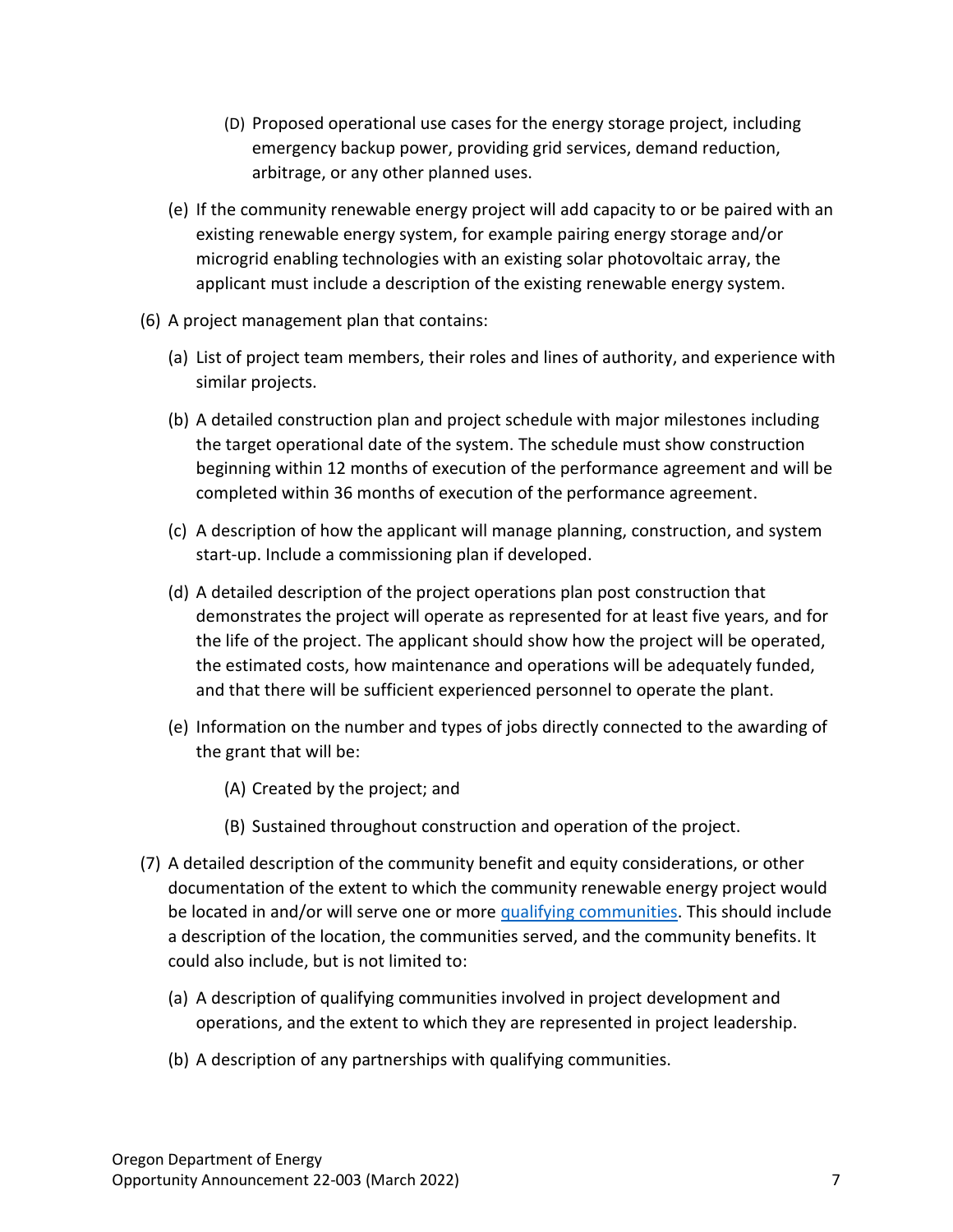- (c) A description of outreach done to qualifying communities. This could include, but is not limited to, descriptions of surveys of the local community, attendance or participation at public meetings, and community ideas and recommendations incorporated in project plan.
- (d) A description of any equity framework used by applicant in developing the project.
- (e) A description of the level of direct energy cost savings to families and small businesses that will result from the project.
- (f) A description of the level of economic development that will result from the project.
- (8) A description of the community resilience aspects of the project, including:
	- (a) A description that shows how the system meets the definition of a community renewable energy system including information on the major system components, such as renewable energy generation, energy storage, electric vehicle charging systems, and microgrid-enabling technologies.
	- (b) A description of how well the project supports and increases the community energy resilience of structures or facilities that are essential to the public welfare. Describe the level of importance of the critical public services and how many people the project will serve.
- (9) If applicable, a description of how the community renewable energy project would integrate with broader community energy and environmental goals.
- (10) The grant amount requested and project budget, including:
	- (a) The anticipated total project cost, which must contain an itemized list of costs designated as either eligible or non-eligible for the grant. Breakdown of cost should show equipment and materials, labor, engineering, and other soft costs.
	- (b) A description of any other incentives that the applicant has been or may be awarded that are directly related to the renewable energy system in the application.
	- (c) A description of the applicant's project financing plan that includes potential sources for funding during construction, and to cover the balance of project costs beyond the grant amount and other incentives.

The department will not accept amendments to applications during the opportunity period. An applicant may withdraw an application and submit a replacement application during the opportunity period.

#### <span id="page-7-0"></span>**2.2 Other Incentives or Grants**

In the application, an applicant must indicate other incentives that have been or may be awarded that are directly related to the renewable energy system in the application. The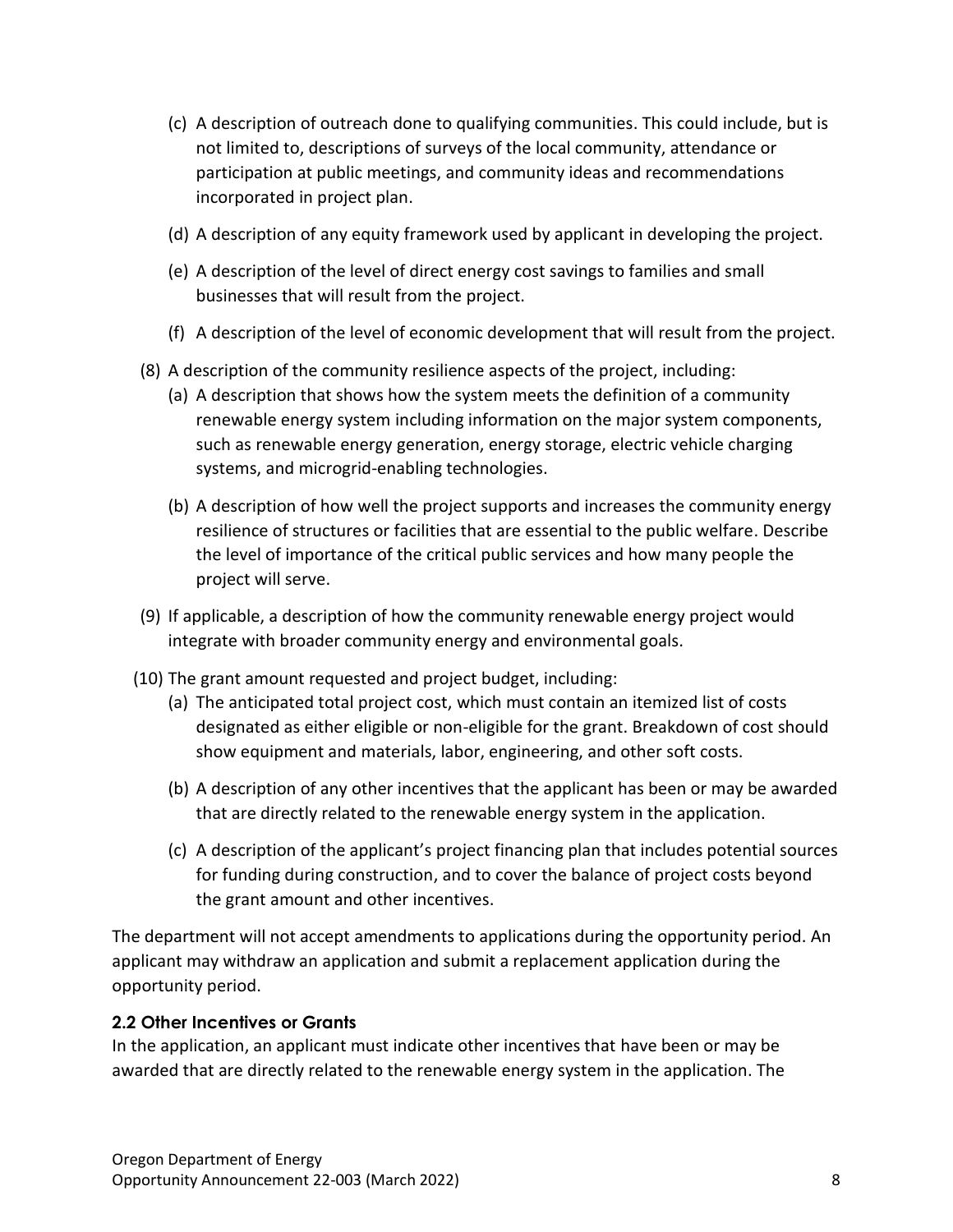amount of any potential CREP grant will be reduced if, in combination with other incentives, the amount exceeds 100 percent of the project costs.

### <span id="page-8-0"></span>**2.3 Questions**

Questions, including requests for explanations of the meaning or interpretation of provisions of this opportunity announcement, must be submitted via email to [community.grants@energy.oregon.gov](mailto:community.grants@energy.oregon.gov) and be received by the due date for questions set forth on the cover of this opportunity announcement. To help ensure questions are answered and responses are posted appropriately, please identify "CREP question" in your subject line. Answers to questions submitted will be posted online for access by all applicants.

# <span id="page-8-1"></span>**Section 3: Review Process**

## <span id="page-8-2"></span>**3.1 Overview of Review Process**

The Department will conduct a review of the applications received in response to this opportunity announcement. The Department will evaluate all applications for completeness. The Department will conduct a competitiveness review of all complete applications and based on the competitive review results; certain applications may be offered a performance agreement.

The only information the Department will consider in the review process is that which is submitted by the applicant through the application process. Attempts to improperly influence the review process by submitting additional information or contacting the agency review team with additional information will result in application denial. All comments and questions should be submitted via email to [community.grants@energy.oregon.gov.](mailto:community.grants@energy.oregon.gov)

# <span id="page-8-3"></span>**3.2 Eligibility and Completeness Review**

The Department staff will first review all applications on a pass/fail basis to determine if each application is complete, meaning it includes all the minimum required elements described in section 2.1 of this opportunity announcement. The applicant's failure to comply with the instructions or failure to submit a complete application may result in the application being found incomplete and rejected. Only those applications that include all the minimum required elements will be considered for further review. If the applicant is relying on information in attachments, the information in the attachments should be readily identifiable with explicit references noted on the application form for the appropriate minimum required element.

If the Department finds that the application is complete, the Department will notify the applicant that the application will move into the competitive review process. The Department will not process incomplete applications, though the Department may request additional information from an applicant if necessary to support the competitive review process. The Department will provide written notification to the applicant of incomplete applications that their application is not moving to the competitive review. If an application is found to be incomplete, the applicant may apply in a future opportunity announcement.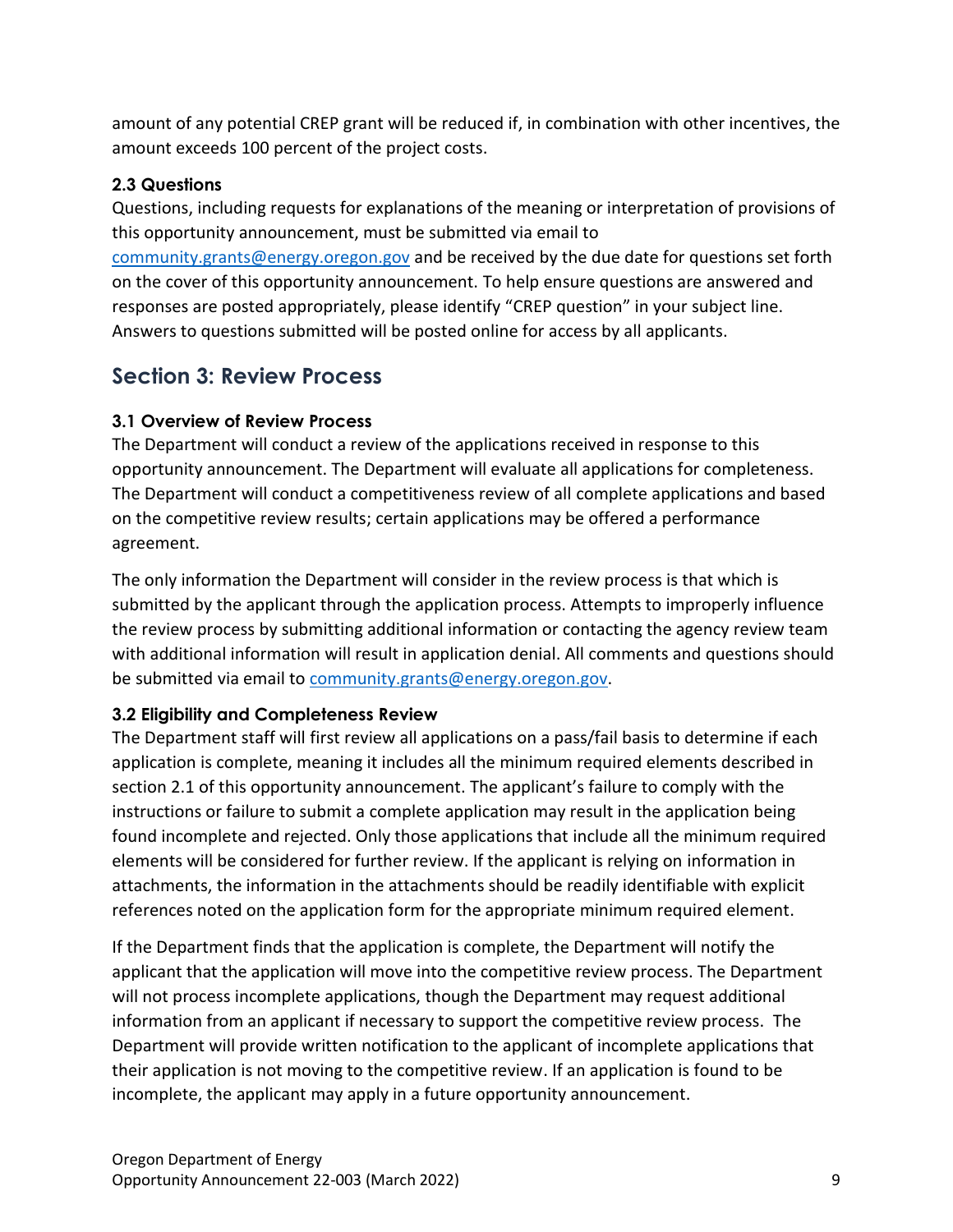#### **3.3 Competitive Review**

The requested information detailed in Section 2.1 is the minimum required information for an application to be considered complete. Some of the scoring criteria in Section 3.3 are optional. Applicants that demonstrate they meet these criteria may score higher during the competitive review process. The online application portal will provide details on how to submit this information.

| Development Project - Community Energy Resilience Project<br><b>Competitive Review Criteria</b>                                                                                                                                                                                                                                                                                                                                                                                                                                                                                                                                                                                                                                                                                                                                                                                                                                                                                                                                                                                                                                                                                                                                                      | <b>Points</b> |  |
|------------------------------------------------------------------------------------------------------------------------------------------------------------------------------------------------------------------------------------------------------------------------------------------------------------------------------------------------------------------------------------------------------------------------------------------------------------------------------------------------------------------------------------------------------------------------------------------------------------------------------------------------------------------------------------------------------------------------------------------------------------------------------------------------------------------------------------------------------------------------------------------------------------------------------------------------------------------------------------------------------------------------------------------------------------------------------------------------------------------------------------------------------------------------------------------------------------------------------------------------------|---------------|--|
| <b>Project Feasibility</b>                                                                                                                                                                                                                                                                                                                                                                                                                                                                                                                                                                                                                                                                                                                                                                                                                                                                                                                                                                                                                                                                                                                                                                                                                           |               |  |
| Strength of project team: applicant provides a list of significant members, clearly defined<br>roles, sufficient number of team members, experience of the team on similar projects,<br>clear ownership and partners.<br>Strength of project operations plan: applicant details how are they going to maintain and<br>operate project, how it will be adequately staffed and includes a contingency plan.<br>Strength of project description: applicant adequately describes the project to be<br>constructed.<br>Strength of financial plan: applicant adequately demonstrates financial ability to complete<br>and operate the project.                                                                                                                                                                                                                                                                                                                                                                                                                                                                                                                                                                                                            |               |  |
| Strength of construction plan and detailed schedule: applicant demonstrates construction<br>will begin within 12 months of Performance Agreement and will be completed within 36<br>months. Clear lines of authority and duties outlined in the plan. Adequate description of<br>project milestones and level of detail in the plan and schedule.                                                                                                                                                                                                                                                                                                                                                                                                                                                                                                                                                                                                                                                                                                                                                                                                                                                                                                    |               |  |
| <b>Program Priorities &amp; Project Benefits</b>                                                                                                                                                                                                                                                                                                                                                                                                                                                                                                                                                                                                                                                                                                                                                                                                                                                                                                                                                                                                                                                                                                                                                                                                     |               |  |
| Equity:<br>Location in Community: Project is located in a qualifying community.<br>Communities Served: Project provides direct benefits to one or more qualifying<br>communities.<br>Project Leadership: Applicant demonstrates members of qualifying communities<br>$\bullet$<br>are involved in the project and represented in project leadership.<br>Community Partnerships: Applicant provides a description of the consultations<br>with regional stakeholders and community groups, and any additional community<br>engagement process as part of developing the grant application.<br>Community Outreach Plan: Applicant includes a community outreach plan that<br>describes the participation and engagement by people with low incomes; Black,<br>Indigenous or People of Color; members of tribal communities; people with<br>disabilities; youth; people from rural communities; and people from otherwise<br>disadvantaged communities in the siting, planning, designing, or evaluating of the<br>proposed project. This could include, but is not limited to, descriptions of surveys<br>of the local community, attendance or participation at public meetings,<br>community ideas and recommendations incorporated in project plan. | 10            |  |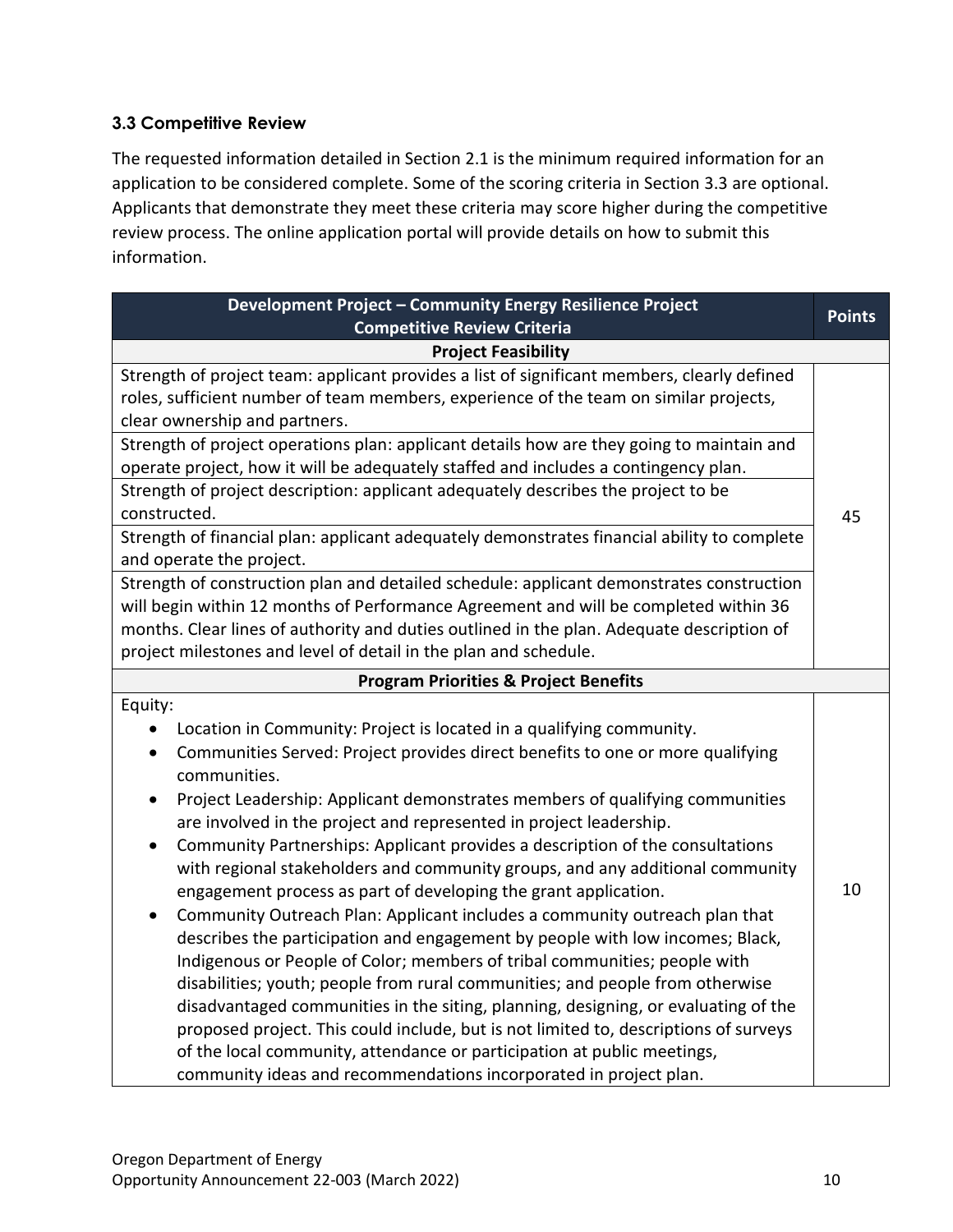| An Equity Framework is used by the applicant to guide development, or is<br>$\bullet$<br>proposed to guide implementation or evaluation, of the project.                                                                                                                                                                                  |     |  |
|-------------------------------------------------------------------------------------------------------------------------------------------------------------------------------------------------------------------------------------------------------------------------------------------------------------------------------------------|-----|--|
| Demonstrates significant prior investments in energy efficiency measures at the project<br>location or will result in aggregate improvements to demand response capabilities.<br>Evidence may include utility or Energy Trust of Oregon project documentation or finance<br>statements demonstrating investments.                         | 5   |  |
| Project constructed in part or in whole by disadvantaged business enterprises, emerging<br>small businesses, or businesses that are owned by minorities, women, or disabled<br>veterans.                                                                                                                                                  | 2.5 |  |
| Applicant includes information detailing the extent to which the project includes inclusive<br>hiring and promotion polices.                                                                                                                                                                                                              | 2.5 |  |
| Strength of community energy resilience aspects of the project (how well does it support<br>and increase the community energy resilience of structures or facilities that are essential<br>to the public welfare, level of importance of the critical public services, how many people<br>will it serve).                                 | 10  |  |
| Project assists applicant in achieving goals included in the applicants' natural hazard<br>mitigation plan as approved by the Federal Emergency Management Agency.                                                                                                                                                                        | 5   |  |
| Level of anticipated direct energy cost savings to families and small businesses (amount of<br>savings predicted relative to the grant request amount, number of families and<br>businesses that see direct savings, diversity and types of families and businesses that see<br>the direct benefits).                                     | 5   |  |
| Level of anticipated economic development (beyond job creation, will the construction<br>project increase average incomes, ensure sustainable economic growth, innovation,<br>workforce development, business retention and expansion, and promotion of an<br>environment that supports entrepreneurship and small business development). | 5   |  |
| Level of anticipated local jobs directly created during construction, and directly sustained<br>during operations, in relation to the size of the requested grant amount.                                                                                                                                                                 | 5   |  |
| <b>Project Diversity</b>                                                                                                                                                                                                                                                                                                                  |     |  |
| Geographic diversity.<br>Diversity of technology/resource types/project size.                                                                                                                                                                                                                                                             | 5   |  |

Applications will be ranked based on the competitive review scores and recommendations from competitive review committee. Final recommendations will be determined by the department. Applicants that are recommended for awards may be offered a Performance Agreement.

The Department will notify applicants of the competitive review outcome in writing. Projects not selected may be eligible to apply again during a future opportunity announcement.

#### <span id="page-10-0"></span>**3.4 Offer of Performance Agreement**

Following the competitive review, successful applications may be offered a performance agreement. The grant amount offered may be less than requested. The Department will communicate to the applicant the conditions surrounding the offer of a Performance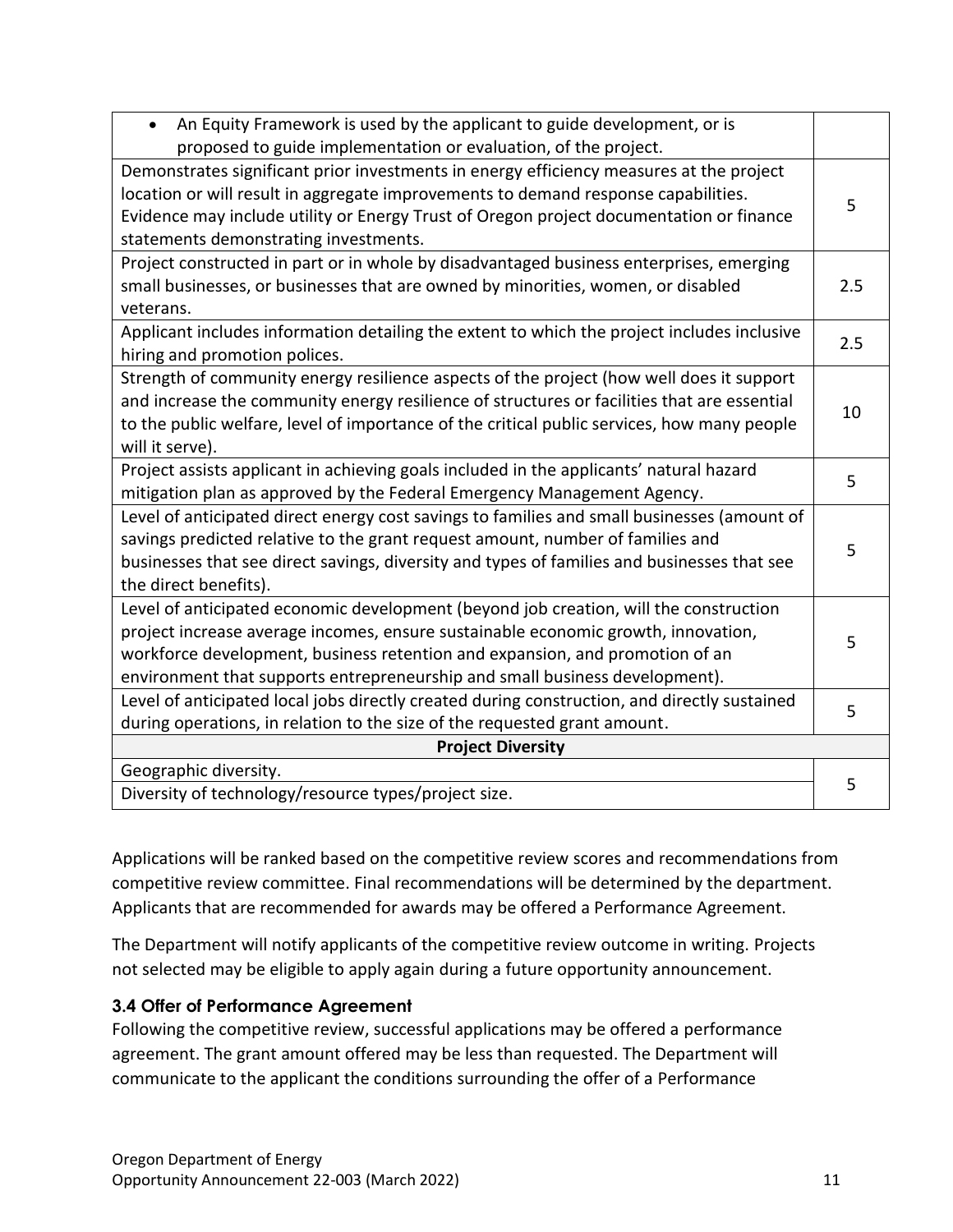Agreement. Applicants will have 30 calendar days to respond in writing to the offer, after which the Department may revoke the offer.

The Performance Agreement will include the terms provided in [OAR 330-250-0130,](https://secure.sos.state.or.us/oard/viewSingleRule.action?ruleVrsnRsn=286915) and may include additional terms, such as reporting frequency. In accordance with OAR 330-250-0130 (4), failure to agree to the terms of a Performance Agreement may result in the Department rejecting the grant application.

# <span id="page-11-0"></span>**Section 4: Grant Process and Payment**

# <span id="page-11-1"></span>**4.1 Reporting**

Once a Performance Agreement is executed, successful applicants will be required to submit project progress reports as specified in the performance agreement.

After verified completion of construction, reports will be required annually for the first five years of the project's operation. These annual reports will include information on jobs provided by the project, quantity of energy produced monthly and annually, and other information outlined in the Performance Agreement.

## <span id="page-11-2"></span>**4.2 Amendments**

Performance agreements may be amended only as provided under [OAR 330-250-0140.](https://secure.sos.state.or.us/oard/viewSingleRule.action?ruleVrsnRsn=286916) The grantee must submit a written amendment request to the director to amend a Performance Agreement. Prior to approval of an amendment, the grantee must demonstrate that the project with the proposed change will continue to meet the requirements in statute, rule, and the opportunity announcement, as well as continuing to be technically feasible, and operating essentially as originally proposed. The grantee has the responsibility to provide complete technical documentation that will support a case for the proposed amendment. The Department may deny amendments submitted without such justification and documentation.

The Department will evaluate amendments to determine if the change would have affected the outcome of the competitive review, which may result in pro-rating downward of the award amount or denial of the amendment request. Amendment request will not result in an increased award amount, even if the output of the project or the project costs increase.

### <span id="page-11-3"></span>**4.3 Disbursing Grant Award**

Once a Performance Agreement is executed, up to 30 percent of the grant funds may be released if the applicant demonstrates:

- They have taken meaningful steps to seek site control, including but not limited to an option to lease or purchase the site or an executed letter of intent or exclusivity agreement to negotiate an option to lease or purchase the site; and
- Filed a request for interconnection with a host utility or appropriate transmission provider; and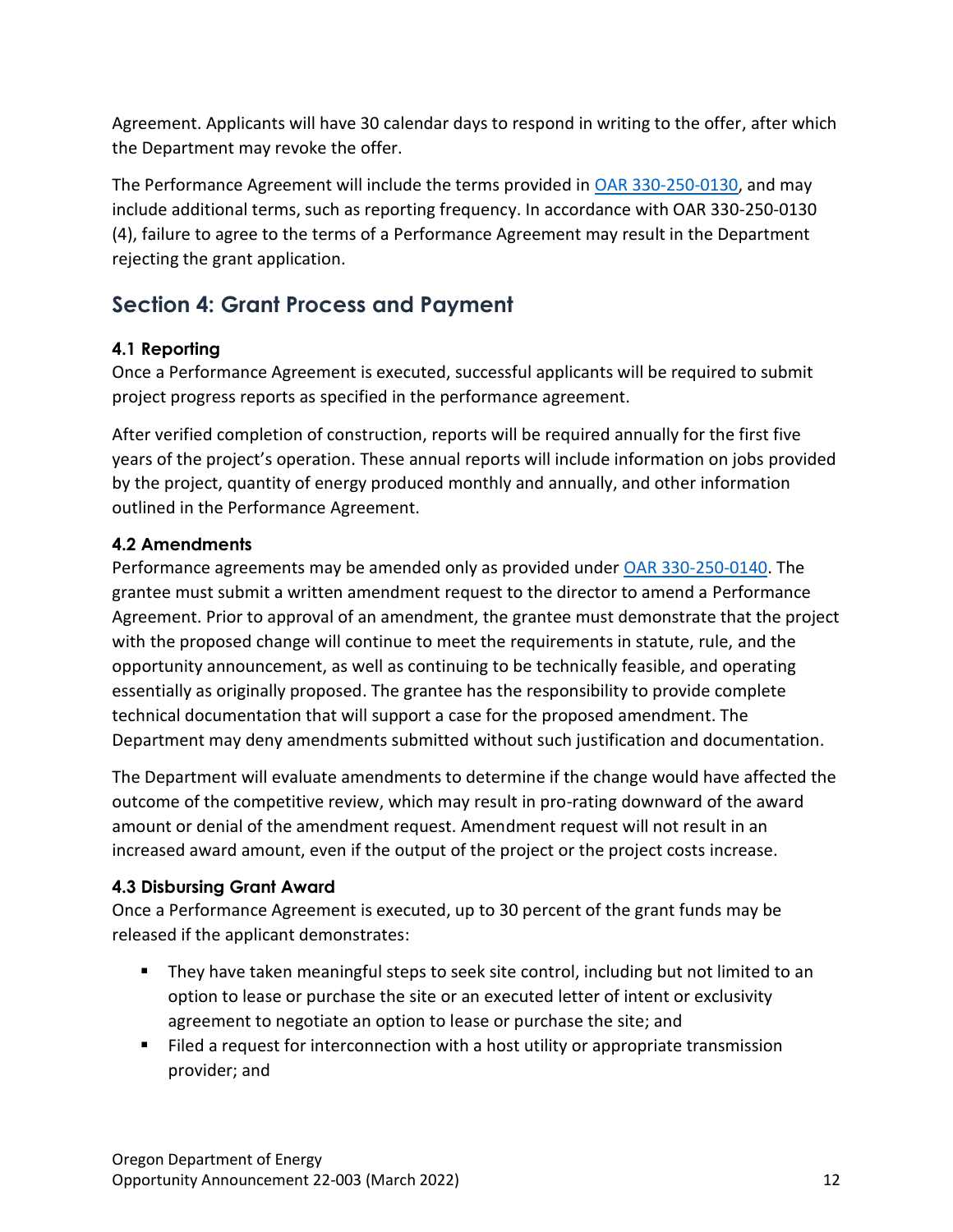■ Met any other requirements provided by the Department in the performance agreement.

The remaining grant funds will be released upon verification of the completion of the project and submission of the final report and other required materials from the Performance Agreement. If the requested grant is for a community energy resilience project and the grant amount is up to 100 percent of the total costs associated with the project, the final distribution amount may be reduced based on the CPA verification letter required in the final report as specified in the Performance Agreement. Grant amounts cannot exceed the cost of the project less other incentives.

### <span id="page-12-0"></span>**4.4 Inspection & Audit**

The Department reserves the right to conduct a physical inspection of all projects and to audit all documentation relating to a project for which a grantee and the Department have entered into a performance agreement.

# <span id="page-12-1"></span>**Section 5: Additional Information**

## <span id="page-12-2"></span>**5.1 Public Information, Confidentiality**

The State of Oregon's Public Records Law (ORS 192.311 through 192.478) applies to filings and applications submitted to the Department. The law states every person has a right to inspect any public record of a public body, subject to certain exceptions. Applications are public records, and the Department may be required by law to disclose information in the application to the public on request. An applicant may request confidentiality of certain information in its application by marking the information confidential. Marking information does not guarantee that it will be kept confidential, however, and the Department will make any decisions regarding public disclosure of information contained in this application in accordance with Oregon Public Records Law.

Grant funding from the state of Oregon may be reported on [Oregon Transparency,](https://www.oregon.gov/transparency/pages/index.aspx) a state agency tool available for Oregonians to learn about how state government works, taxes are used, and more. The data and information on this website are provided to users for general knowledge and information. It excludes data and information that is confidential, protected, or private under state and federal laws, and is unaudited.

The Department may publicly announce awarded grantees under this program. The public announcement may include, but is not limited to: the system owner's name, partner's names, type of project and/or description, location of project, size of the project, total cost of the project, and the awarded grant amount.

# <span id="page-12-3"></span>**5.2 Reservation of Department Rights**

The Department reserves all rights regarding this opportunity announcement, including, without limitation, the right to: